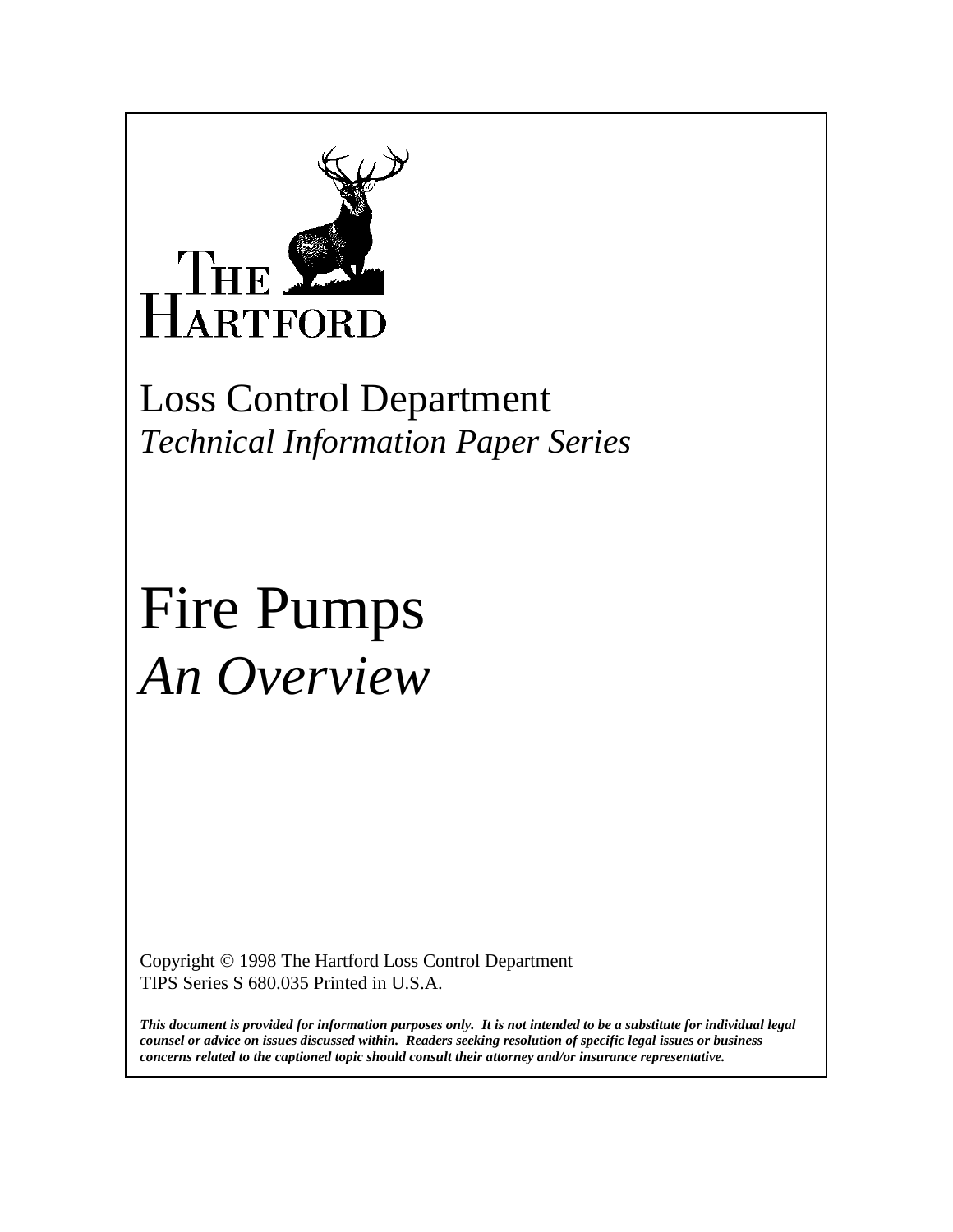# Fire Pumps: An Overview

#### *Introduction*

A fire pump is an integral component of a total fire protection system. A fire protection system at a facility may include automatic sprinkler systems, standpipes, hose stations, and/ or fire hydrants.

The purpose of a fire pump is to provide or enhance the water supply *pressure* from public mains, suction tanks, gravity/elevated tanks, lakes, and other bodies of water.

#### *Listed and Approved*

The pump, driver, controller, and auxiliary equipment should be U.L. Listed (Underwriters Laboratories) and/or F.M. Approved (Factory Mutual) to ensure that the equipment has been thoroughly examined and appropriately tested for fire pump installations.

NFPA 20, *Standard for the Installation of Centrifugal Fire Pumps* require the use of listed equipment, or approved equipment, or both. Under the testing and listing approval system, the manufacturer is responsible for providing a listed or approved pump that will perform satisfactorily when installed in conformance with NFPA 20. Individuals responsible for installing the pump and auxiliary equipment must also follow the provisions of NFPA 20.

### *Types and Characteristics*

The two most common types of fire pumps are the *horizontal-shaft centrifugal pump* and the *vertical-shaft turbine pump*. The horizontal shaft centrifugal pump is one in which the pressure is developed by impelling water outward from a center of rotation. The impeller is mounted on a horizontal shaft. The vertical shaft centrifugal pump is similar, but the impeller is mounted on a vertical shaft.

These pumps can be driven by electric motor, internal combustion engines, or steam turbine. Fire pumps are available with rated capacities from 25 to 5,000 gallons per minute (gpm). Pressure ratings range from 40 to 394 pounds per square inch (psi) for horizontal pumps and 26 to 510 psi for vertical-shaft turbine pumps. Note that natural gas, L-P Gas, or gasoline engines are not recognized by NFPA 20.

Horizontal-shaft centrifugal fire pumps are required to be installed to operate under positive suction head (e.g., municipal water supply). For new installations, NFPA 20 no longer allows the use of horizontal centrifugal fire pumps taking suction under lift (e.g., from a pond, reservoir, lake, etc.). If the water supply is such that suction lift cannot be avoided, a vertical-shaft turbine fire pump should be installed.

Fire pump design characteristics provide maximum reliability and specific head-discharge in psi (pounds per square inch). Fire pumps are designed to provide their rated capacity with a built-in safety factor (150 percent of rated capacity at 65 percent of rated pressure) to provide a cushion in the event that there is a greater than expected demand at the time of a fire.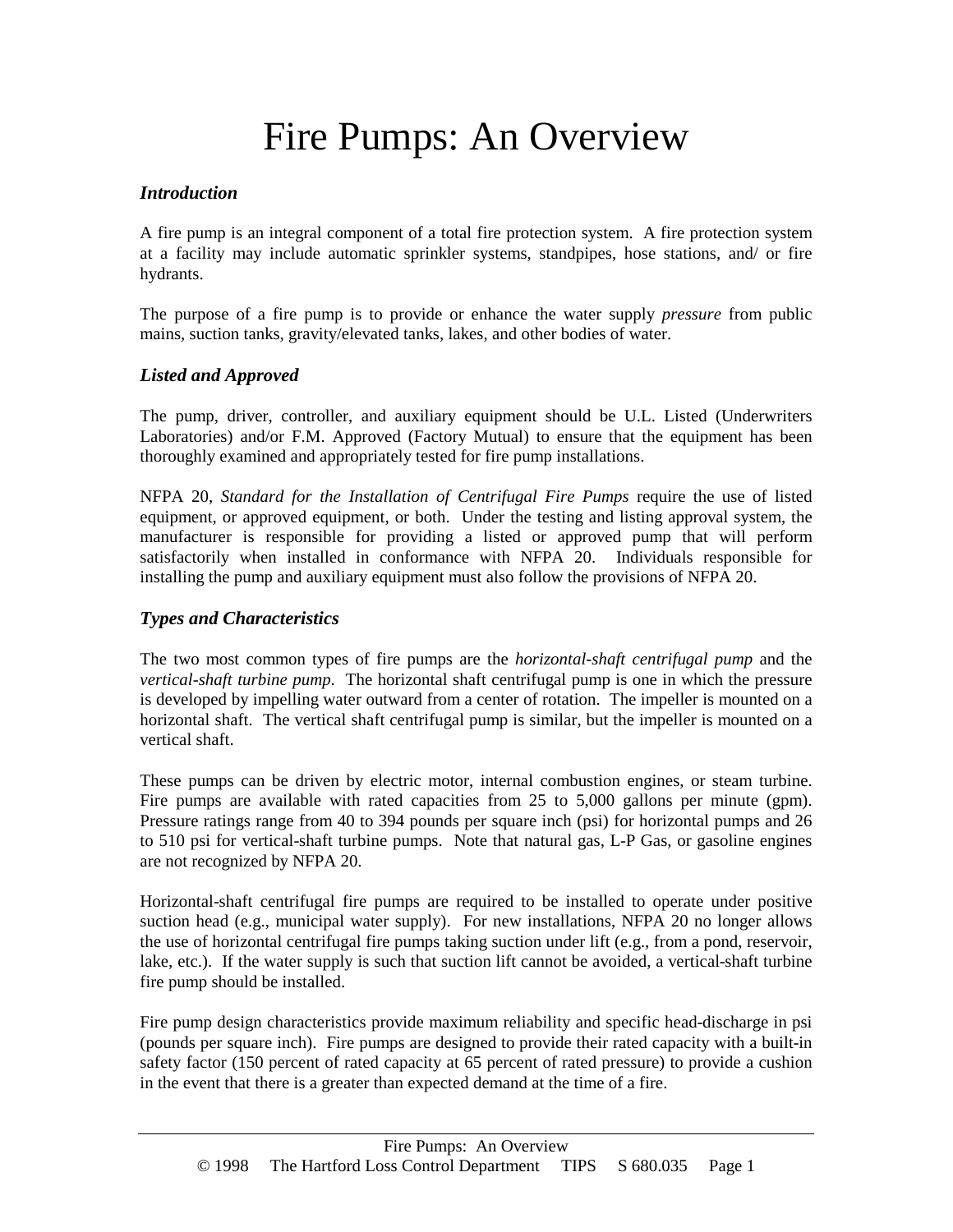# *Auxiliary Equipment*

Fire pump accessories have an important bearing on the complete functioning of a fire pump. An understanding of the following auxiliary equipment is worthy of attention.

A *motor controller* is a critical component to ensure the successful operation of the pump. The controller includes timers, disconnecting means, circuit breakers, and similar devices.

The *power supply* to the fire pump should be positioned upstream from the facility's main electrical disconnect. In the event of a fire, this will allow the fire pump to continue to run, even though the power to the facility has been disconnected (e.g., standard operating procedures for the fire department may be to disconnect the main power supply to minimize the danger of electrical shock to fire department personnel). All electrical wiring should be in accordance with NFPA 70, *National Electrical Code.*

*Circulation relief valves* are used to prevent the pump from overheating. Their function is to open at slightly above-rated pressure when there is little or no discharge, so that sufficient water is discharged. These valves are not needed on diesel pumps where cooling water is taken from the pump discharge.

*Relief valves* are required on the discharge line when the operation of the pump can result in excess pressure.

*Jockey pumps* maintain pressure in the underground, compensate for leakage, and reduce the number of times the fire pump starts. Jockey pumps are not needed on all fire pump installations; however, they are usually found were there is an extensive underground piping system. They are equipped with gauges, control valves, and a check valve.

*Hose valves* are used in testing pumps. 2 1/2" valves are attached to a manifold placed outside the pump room to avoid any damage to the pump, driver, and controller.

#### *Pump Room*

Pump rooms and power facilities should be as free as possible from exposure to fire, explosion, flood, and windstorm damage. Light, heat, ventilation, and floor drainage should be provided for pump rooms. Pumps should be located in fire resistive or non-combustible buildings. A dry location above grade is recommended. Pump rooms should be large enough to accommodate personnel as well as all equipment and devices for inspection, maintenance, and testing.

#### *Flushing and Hydrostatic Tests*

New fire pump installations require the suction piping to be flushed at designated flow rates or at the hydraulically calculated demand rate of the system, whichever is greater. The designated flow rates are dependent upon the size of the suction pipe. (Refer to the following table.)

| <b>Pipe Size (Inches)</b> |     |     |     |      | ۰.   | . .           |
|---------------------------|-----|-----|-----|------|------|---------------|
| Flow (GPM)                | 390 | 620 | 880 | 560ء | 2440 | າ ເາດ<br>33∠U |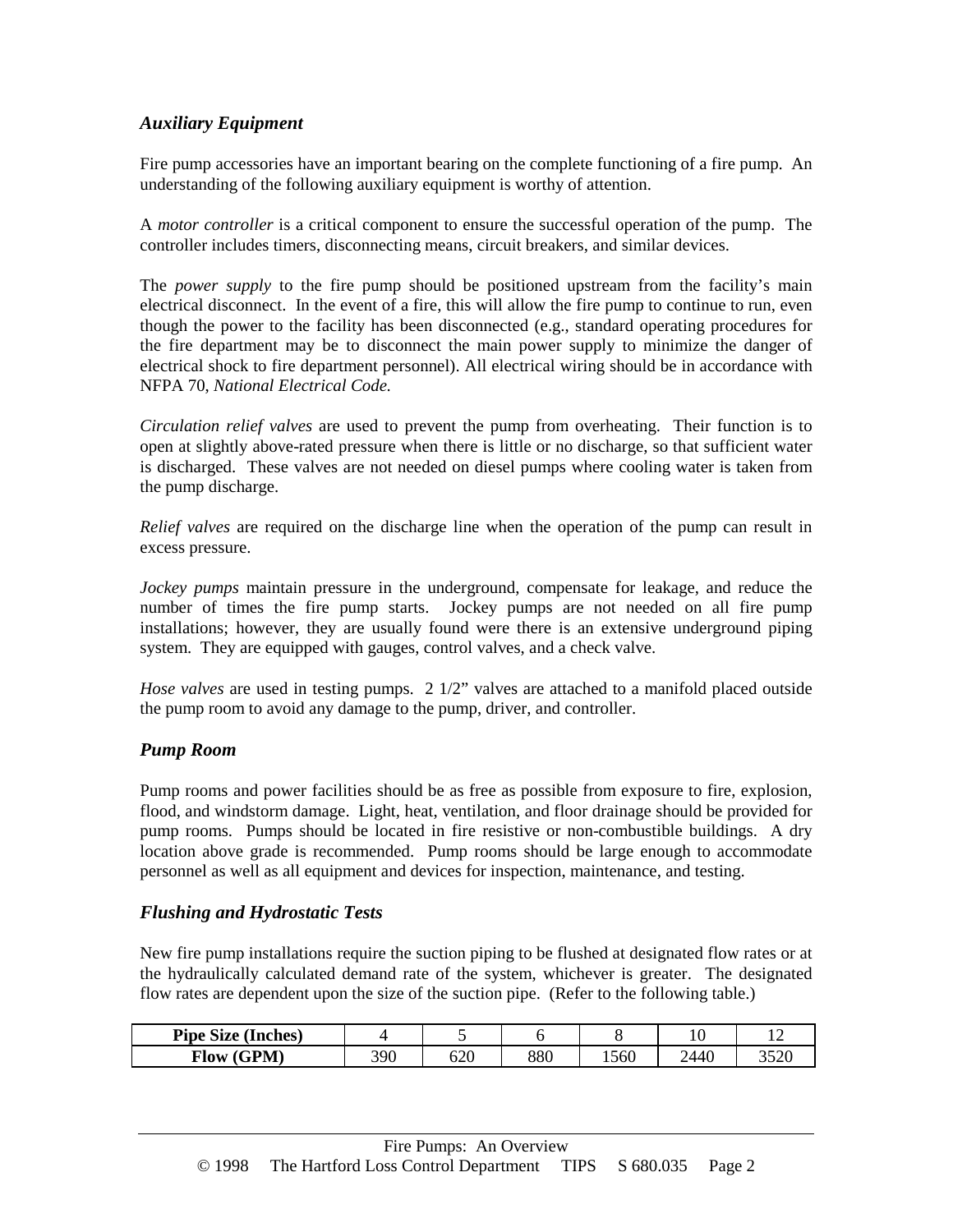Suction and discharge piping should be hydrostatically tested at not less than 200 psi pressure, or at 50 psi in excess of the maximum pressure to be maintained in the system, whichever is greater. The pressure should be maintained for two hours.

### *Field Acceptance Tests*

Field acceptance tests are required when a new fire pump has been installed. This test procedure ensures that the pump, driver, controller, and auxiliary equipment has been properly installed and is operating per the manufacturer's specifications. The pump manufacturer or a representative should be present during the field acceptance test.

## *Inspection, Maintenance, and Testing*

The building owner or a representative (e.g., management company) is responsible for the maintenance of the fire pump. Fire pumps should be inspected, maintained, and tested per the manufacturer's specifications. If the manufacturer's specifications are unavailable, refer to the standard for the maintenance of fire pumps NFPA 25 *(Standard for the Inspection, Testing, and Maintenance of Water-Based Fire Protection Systems)* or The Hartford's *Automatic Sprinkler Systems Inspection, Maintenance, and Testing Procedures Guide.*

A comprehensive maintenance program is generally broken down into three components: inspection, maintenance, and testing.

*Inspection.* A visual examination of the fire pump to verify that it appears to be in operating condition and is free of physical damage. Examples include:

- Heat in pump room is minimum 40 degrees  $F(70$  degrees  $F$  for diesel engines)
- Pump suction, discharge, and bypass valves are open.
- Controller pilot light (power on) is illuminated.

*Maintenance*. The work that is performed on the fire pump to make repairs or to keep it operable. Examples include:

- Lubricate pump bearings
- Clean pump room louvers
- Clean strainer and filter in diesel fuel system

*Testing*. A procedure used to determine the status of the fire pump and auxiliary equipment by conducting periodic physical checks. Examples include:

- Conduct a weekly churn test (run pump without water flowing)
- Conduct an annual full-flow performance test
- Operate alarm, supervisory, and trouble signals

#### *Analyze Inspection, Maintenance, and Test Results*

The building owner or a representative should analyze inspection, maintenance, and test results to ensure that the fire pump and auxiliary equipment is working properly. Where the results have identified deficiencies, steps should be immediately taken to correct the problem(s). This important step is often overlooked, potentially leaving fire pumps inoperable. Be sure to include this step in the overall fire pump maintenance program.